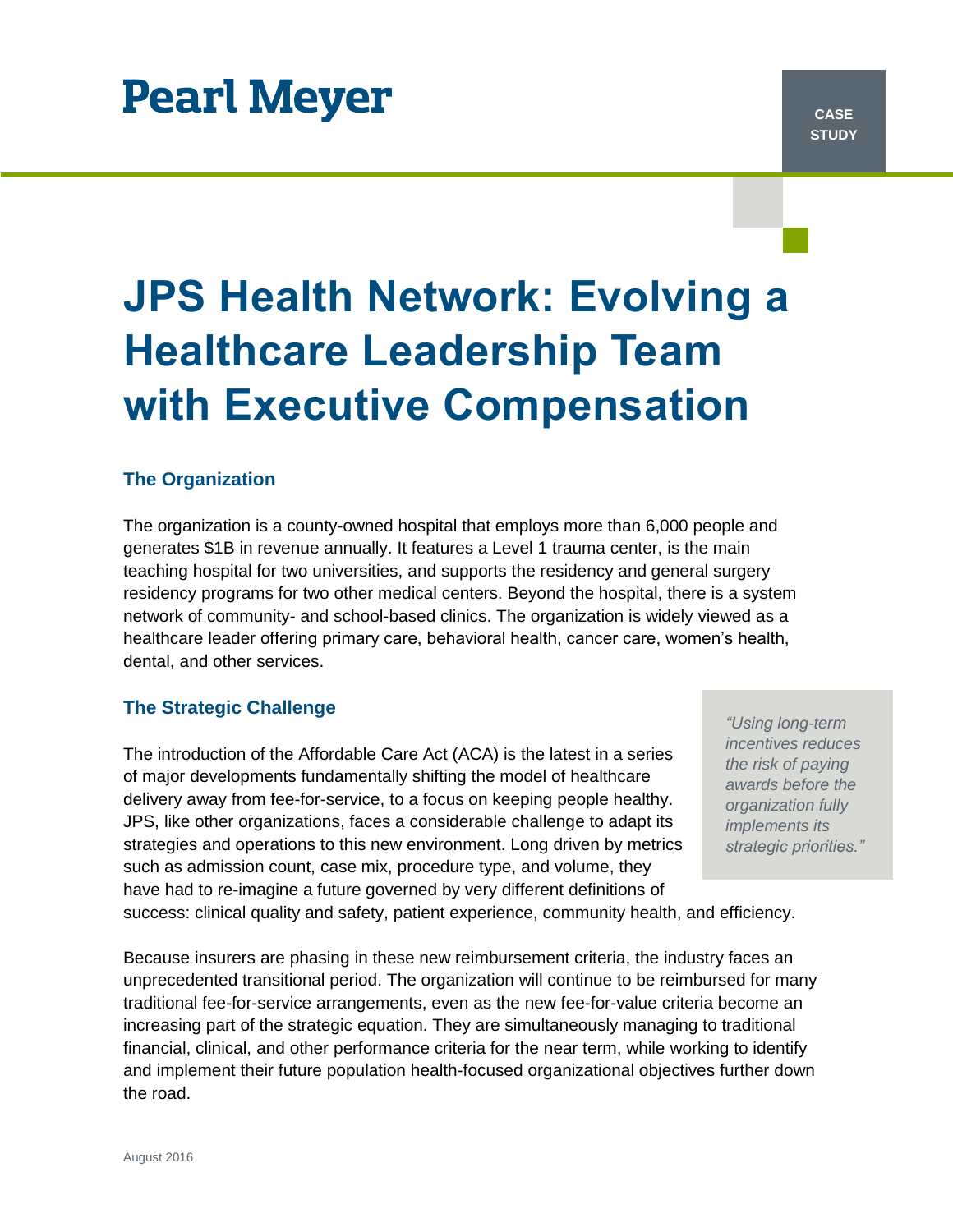# **The Compensation Challenge**

The organization's leadership team and board recognized there were dramatic shifts that had to be made in the leadership mix in order to enact new core business strategies. The roles and responsibilities of senior leaders were changing quite significantly. The board realized that they must expand the senior team and integrate a wider variety of leaders into the C-suite to accurately reflect the shift in strategy. This would include physicians (who may not have extensive business backgrounds) and non-healthcare executives from other industries like finance and retail. These leaders would likely come with very different compensation expectations than the traditional healthcare administrator.

To build cooperation and collaboration among these diverse leaders with challenging new roles, JPS would need to develop fair, equitable, and motivating executive compensation arrangements that would support collective successful execution.

This go-forward executive compensation program would need to balance short-term incentives to drive success in the waning fee-for-service environment, while providing longterm leading metrics to drive the building of new business and patient care models in the emerging fee-for-quality marketplace.

The challenge was to develop and implement a new executive incentive plan design that would reflect evolving business strategies, while also balancing issues around pay expectations and equity, motivation, retention, recruitment, and regulatory compliance.

## **The Solution**

As a member of the senior executive team and in her role as executive liaison to the compensation committee of the board, the SVP of Human Resources helped define the organization's long-term business strategy. She then led the effort to outline the human resource strategy necessary to support its execution. A key component of this was the need to map the new strategy into a redesigned executive compensation program.

An executive compensation market competitiveness assessment was conducted, which highlighted quantitative and qualitative gaps between the current compensation program and the competitive market for top healthcare leadership positions. These gaps had to be addressed to serve both retention and recruitment. The need to gravitate to more of a payfor-performance culture and to extend the time horizon beyond annual goals was also identified. While past programs were heavily geared to rewarding individual performance, a shift was needed to encourage collaboration across corporate and collective, team-based goals.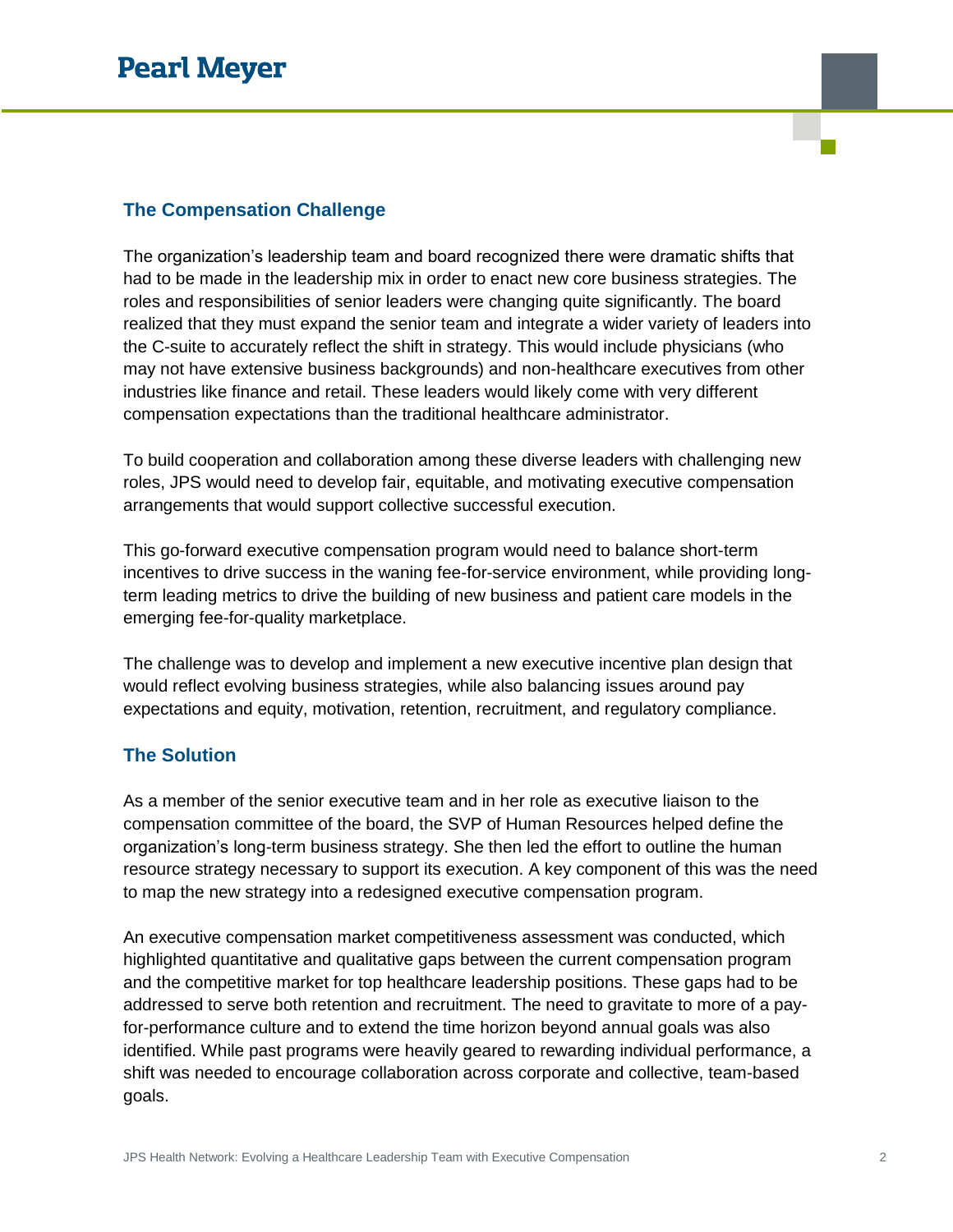## *Maintaining Current Business Strength—The Annual Incentive Plan*

The compensation committee knew that traditional short-term annual milestones and associated incentive awards would not be sufficient to drive successful long-term transformation, but were critical to the current operation of the organization. They based 25% to 50% of executives' total variable compensation opportunity on the immediate, 12 month key goals identified to ensure the continued viability of the organization:

- Patient access to care;
- **Expansion of evidenced-based care;**
- Quality across inpatient, outpatient, and emergency department care; and
- Growth in net operating margin.

These short-term goals and metrics were also selected because successful execution could lead to stronger performance against the long-range indicators of success which were to comprise their long-term incentive plan.

### *Developing Future Business Strategy and Leadership Teams—Long-Term Incentive Plan*

The biggest change to the compensation program was the introduction of a long-term incentive plan (LTIP). An LTIP is a common component of executive pay programs in many other industries, and would be introduced to the organization as a way to solve issues such as the extended timeframe needed to build and implement new programs from the ground up, the board risk associated with large, long-range capital investments, and the potential pay disparity between current leaders and incoming talent.

For example, the organization's ability to improve rates of proper diagnoses and treatment of ambulatory care cases and delivering that treatment at high levels of clinical quality is central to its mission to improve population health in its identified service areas. Identifying the organization's approach to this challenge and implementing specific strategies and organizational changes to achieve positive results in an efficient manner would require considerable coordination across teams over multiple years. Thus the long-term incentive plan was structured around consistent improvement year-over-year in the organization's ACSC (Ambulatory Care Sensitive Conditions) score and its ability to simultaneously drive targeted levels of net operating margin across the entire healthcare system.

With the long-term incentive in place, executives were eligible to be rewarded based on their ability to collectively achieve transformational milestones across a multi-year timeframe.

At the same time, the board had to make decisions regarding capital investments and potentially broad organizational changes. An accurate assessment of executive team performance against long-range goals requires a multi-year sample of business results, which should be available before performance incentives are paid. Using long-term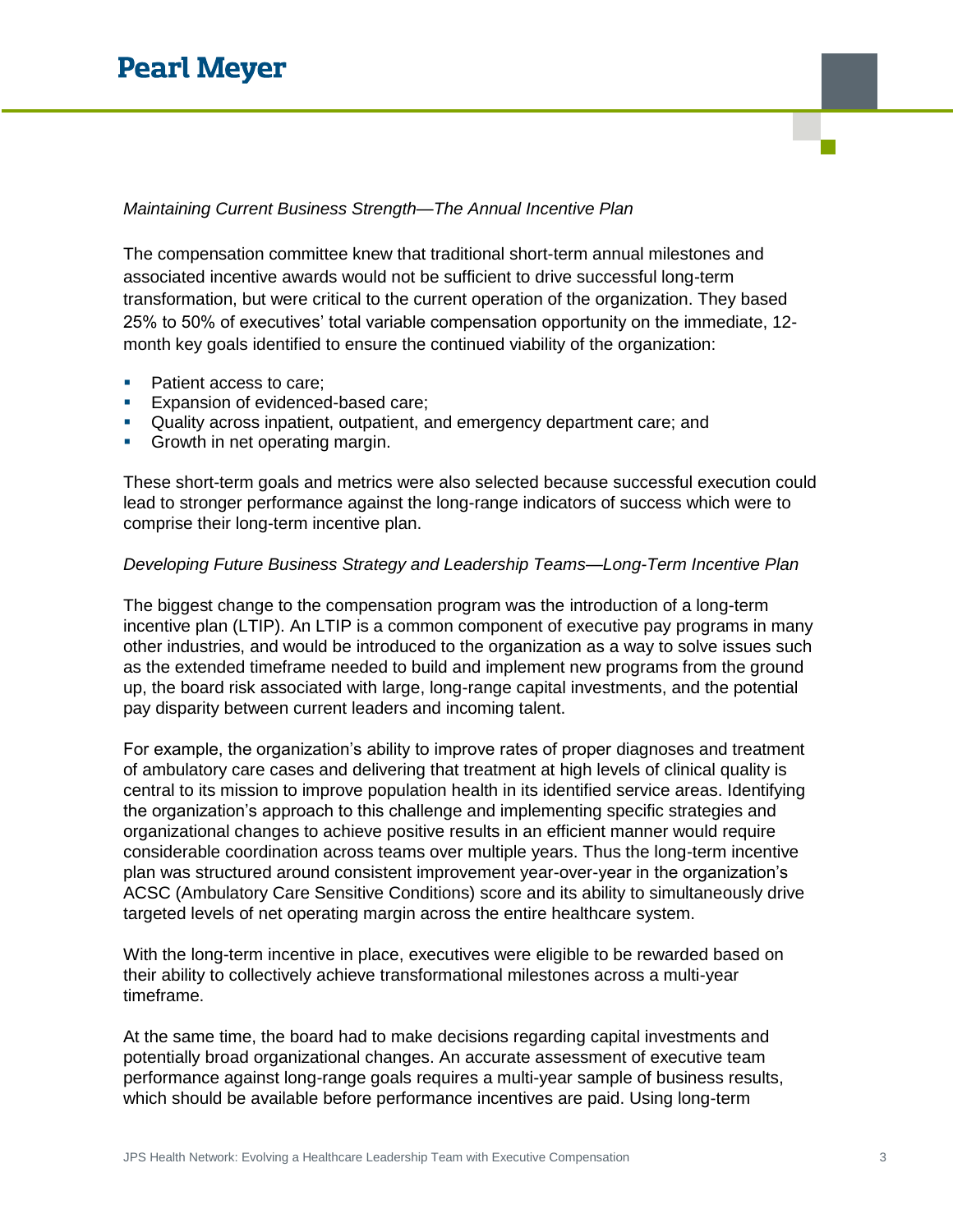incentives would allow the board to reduce the risk of paying awards before the organization fully implements strategic priorities successfully and begins to realize the financial gains associated with them.

Retention was addressed via a change from discrete, end-to-end award grants and vesting periods to ongoing annual award grants, with three-year cliff vesting periods. Participating executives choosing to voluntarily separate service would thereby forfeit portions of multiple award grants, serving as a deterrent to leaving the organization.

The addition of long-term incentives also generally solved for potential pay disparity, retention, and recruiting issues that could emerge as a result of the industry shifts. By aligning all executives toward common goals with common pay-out opportunities over longer periods of time, individual differences in pay become more flat. Additionally, an LTIP offers a well-known pay component for executives brought in from other industries and offers wealth creation opportunity for those physicians needed on the leadership team who might otherwise forfeit private practice earnings.

## **Results**

As the executive team began to drive measurable results for the annual incentive plan, improvement in areas like patient access, use of evidence-based care, and outpatient clinical quality expanded the organization's opportunity to encounter and successfully treat ambulatory care-sensitive conditions. The focus on operating margin balanced between short- and long-term outcomes helped facilitate the right conversations concerning the timing of investments and prioritizing immediate and longer-range business initiatives.

While the organization is only one year into its new executive compensation program, both executives and compensation committee members have reported unprecedented levels of open and frank dialogue between the two groups concerning the board's long-term vision for the organization, the role of leadership in executing that vision, and the respective role of each executive in achieving success.

Carefully-designed executive compensation is playing a key role in the evolution of JPS Health Network. Remarkably, both physician executives and newer leaders with nonhealthcare backgrounds have said that for the first time in their careers they understand the unified vision of success and the manner in which they personally contribute to that success.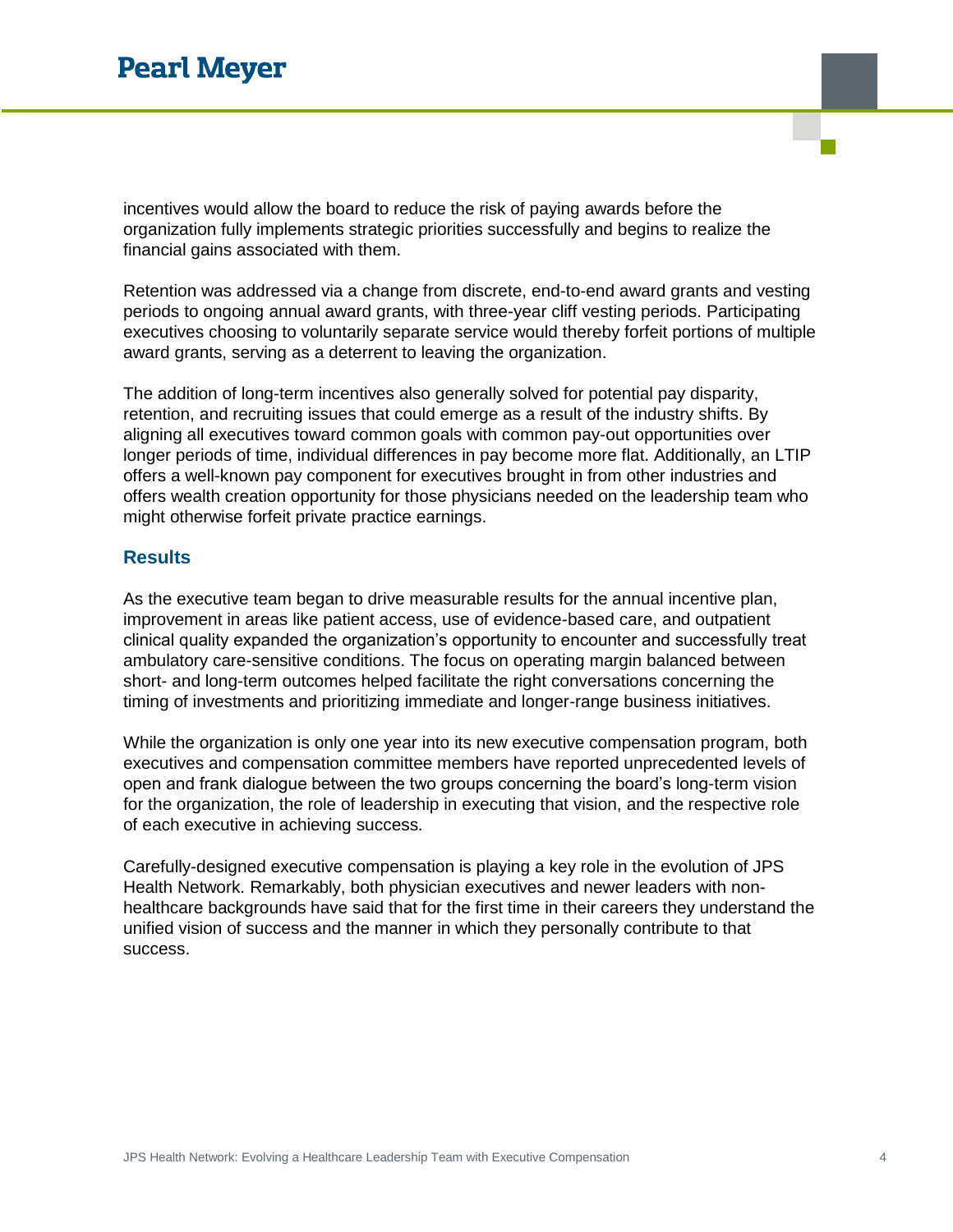# About Pearl Meyer

Pearl Meyer is the leading advisor to boards and senior management on the alignment of executive compensation with business and leadership strategy, making pay programs a powerful catalyst for value creation and competitive advantage. Pearl Meyer's global clients stand at the forefront of their industries and range from emerging high-growth, not-for-profit, and private companies to the Fortune 500 and FTSE 350. The firm has offices in New York, Atlanta, Boston, Charlotte, Chicago, Houston, London, Los Angeles, and San Francisco.